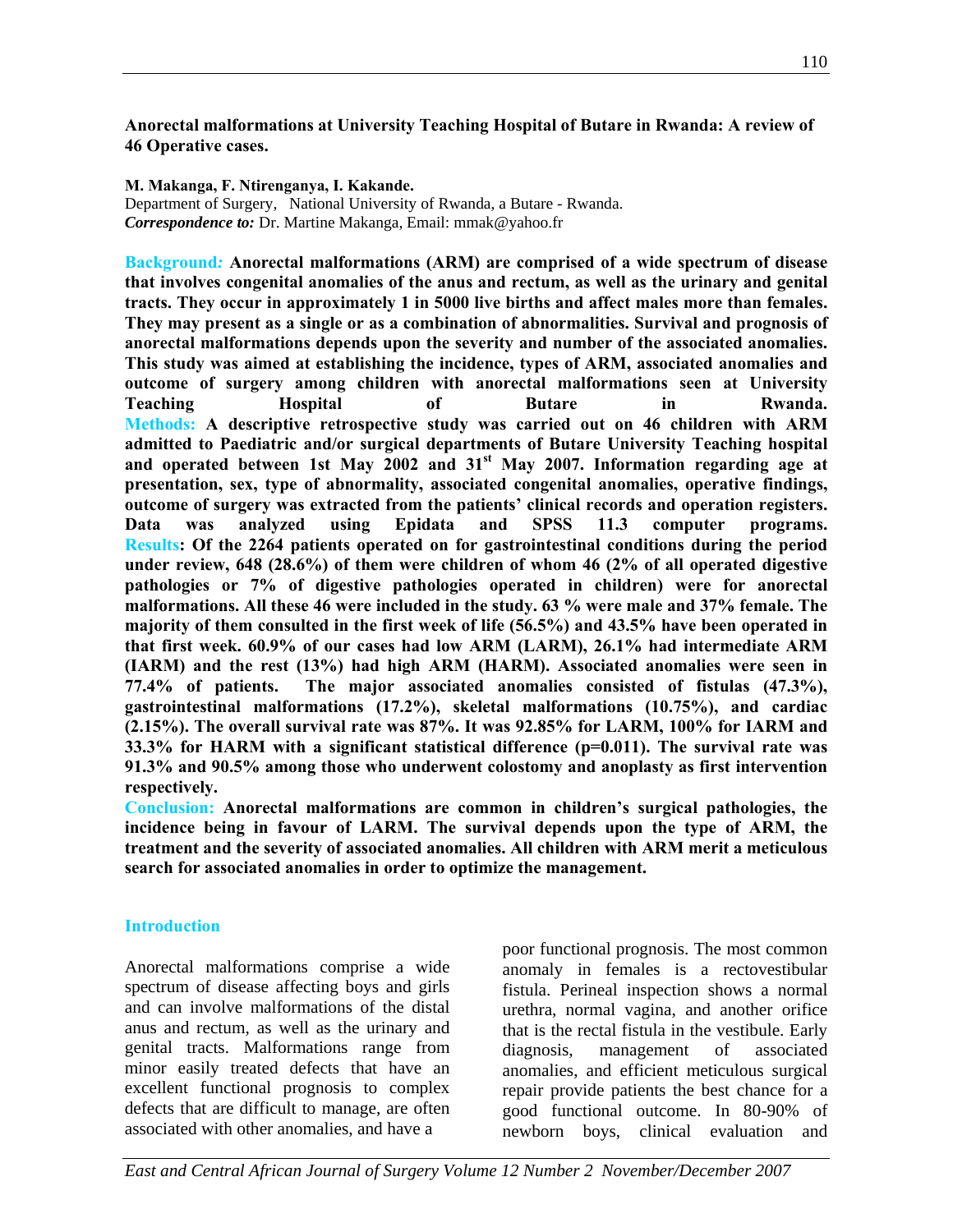of ARM, associated anomalies, and type of the first intervention and the outcome of surgery. Data was analyzed using Epidata and SPSS 11.3 computer programs. The p-value equal to 0.05 or less was considered to statistically significant. The findings are presented. **Results**  During the study period of 5 years and 1 complications.

month, 2264 patients had operations for gastrointestinal pathology. Of these, 648 (28.6%) were children. Forty-six (7.1%) of children that is 2.0% of the 2264 of cases operated for gastrointestinal conditions, had anorectal malformations. There was a predominance of males 63% with a male to female ratio of 1.7:1. The majority (56.5%)

urinalysis provide enough information for the surgeon to decide whether the baby requires a colostomy. Performing a diverting colostomy is the safest option for a surgeon without extensive experience in anorectal anomalies when faced with a baby who has clinical evidence of a rectovestibular fistula. Colostomy before the main repair avoids the complications of infection and dehiscence. Definitive repair of this anomaly in the newborn period should be reserved for surgeons who have significant experience repairing these defects. This study was aimed at establishing the incidence, types of ARM, associated anomalies and outcome of surgery among children with anorectal malformations seen at University Teaching Hospital of

This was a retrospective descriptive. The study population consisted of 46 children with anorectal malformations admitted to Paediatric and/or surgical Departments of Butare University Teaching Hospital and operated between 1<sup>st</sup> May 2002 and 31<sup>st</sup> May 2007 inclusive. Case records of all these cases were retrieved and analyzed for, age at the first consultation and first intervention, types

Butare in Rwanda.

**Patients and Methods** 

were hospitalized in the first week of life. Six (13%) consulted for the first time at more than six months of age (Table 1)**.** The major complaint was absence of anus in 39.1% of cases. In 30.4% of cases, the patients presented with intestinal obstruction (Tables 2). Twenty patients (43.5%) were operated during the first week of their life (Table 3). Of all these 46 neonates and children, 60.9% (28 of 46) had low anorectal malformation (LARM), 26.1% (12 of 46) had intermediate anorectal malformation (IARM) and 13% (6 of 46) had low anorectal malformation (LARM) (Table 4). Associated anomalies were seen in 77.4% of patients.

The major associated anomalies consisted of fistulas (47.3%), gastrointestinal malformations (17.2%), skeletal malformations (10.75%), and cardiac anomalies (2.15%). In 10 (22.6%) of cases, there were no associated anomalies (Table 5). The majority (72.7%) of our patients were postoperatively hospitalised between 8 and 21 days with a minimum of 0 day (direct post operative death) and 42 days. The mean was 22 days (Table 6). The overall survival rate was 87%. It was 92.8% for LARM, 100% for IARM and 33.3% for HARM with a statistically significant difference (p=0.011). Thirty six (78.3%) recovered without any

Postoperative complications were recorded in 14 cases. Infection has been the immediate complications in 10 cases, stool incontinence in 2 cases, while anal stenosis was reported later in 2 cases**.** There were 6 deaths giving a 13.0% mortality rate. Two children who underwent anoplasty died due to anaesthetic complications (Table 7).

According to the type of first intervention, the survival rate was 91.3%, 0%, 90.5% among those who underwent colostomy, ileostomy, anoplasty as first intervention respectively, with a significant difference  $(p=0.033)$ . (Table 9)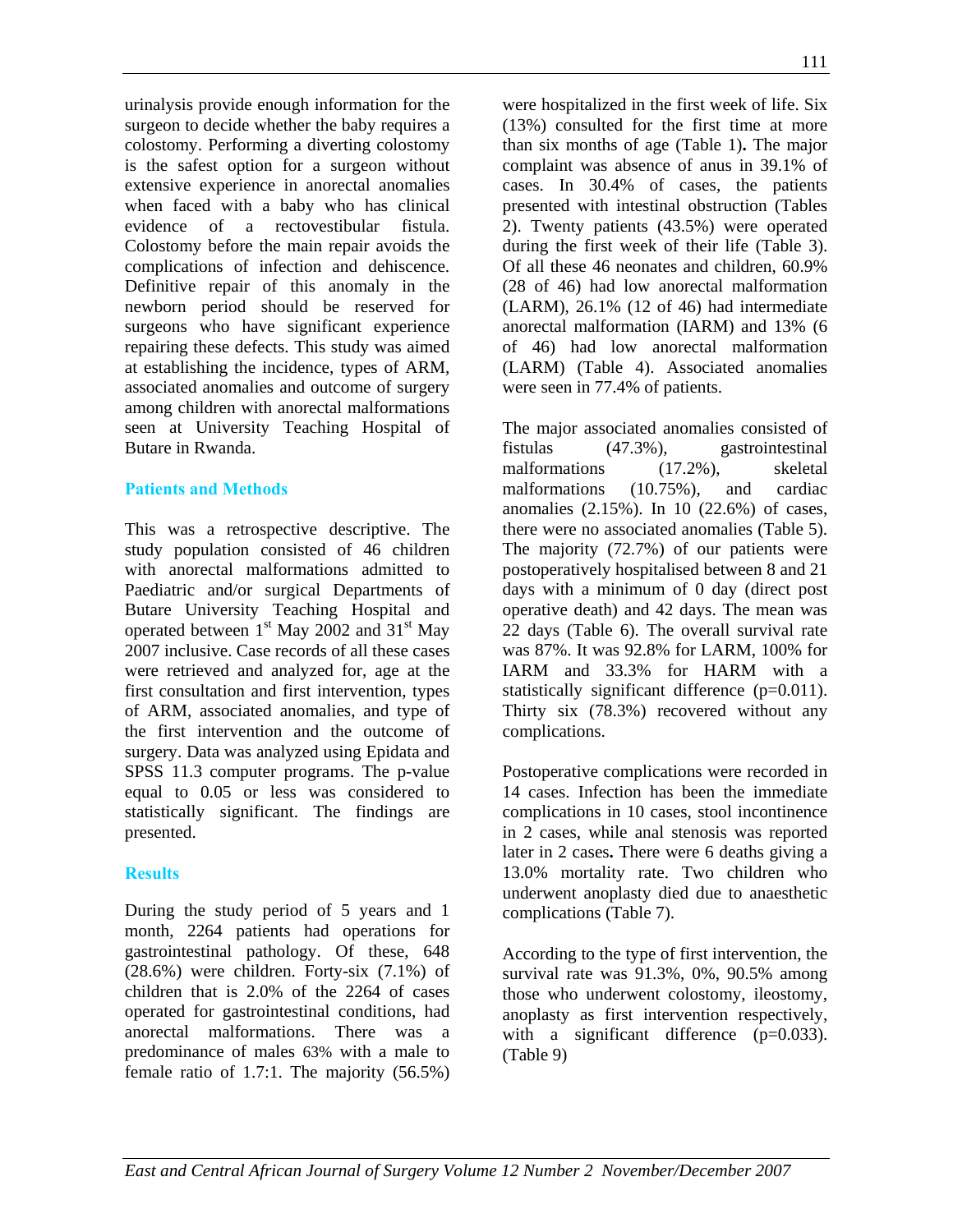| Age                | <b>Number</b> | Percentage |              |
|--------------------|---------------|------------|--------------|
| First week of life | 26            | 56.5%      | Table 1. Age |
| 2-4 weeks          | 6             | 13.05%     | Distribution |
| 5-24 weeks         | 8             | 17.4%      |              |
| $>$ 24 weeks       | 6             | 13.05%     |              |
| Total              | 46            | 100%       |              |

**Table 2.** Distribution according to main clinical sign at the first consultation

| <b>Signs</b>       | <b>Number</b>  | Percentage |
|--------------------|----------------|------------|
| No anys on birth   | 18             | 39.1%      |
| Meconiuria         | 10             | 21.7%      |
| Constipation       | $\overline{4}$ | 8.7%       |
| Occlusive syndrome | 14             | 30.4%      |
| Total              | 46             | 100%       |

**Table 3.** Distribution according to the age of first intervention

| Age                | <b>Number</b> | Percentage |
|--------------------|---------------|------------|
| First week of life | 20            | 43.5%      |
| 2-4 weeks          | 8             | 17.4%      |
| 5-24 weeks         | 12            | 26.1%      |
| $>$ 24 weeks       | 6             | 13.0%      |
| <b>Total</b>       | 46            | 100%       |

**Table 4.** Distribution according to types of malformation

| <b>Type</b> | <b>Number</b> | Percentage |
|-------------|---------------|------------|
| <b>LARM</b> | 28            | 60.9%      |
| <b>IARM</b> | 12            | 26.1%      |
| <b>HARM</b> | $\mathbf b$   | 13%        |
| Total       | 46            | 100%       |

**Table 5.** Distribution of associated anomalies

| <b>Associated</b><br><b>Type</b><br>of<br><b>Anomalies</b> | <b>Sub type of Associated</b><br>anomalies | <b>Number</b>  | <b>Percentage</b> |
|------------------------------------------------------------|--------------------------------------------|----------------|-------------------|
| Gastro-intestinal                                          | -Ileocaecal atresia                        | $\overline{2}$ | 4.3%              |
| malformations                                              | -Sigmoid<br>colon                          | $\overline{2}$ | 4.3%              |
|                                                            | duplication                                | $\overline{4}$ | 8.6%              |
|                                                            | -Intestinal malrotation                    |                |                   |
| <b>Fistulas</b>                                            | -Recto-vesical/urethral                    | $\overline{4}$ | 8.6%              |
|                                                            | -Recto-vaginal                             | 8              | 17.2%             |
|                                                            | -Recto-perineal                            | 8              | 17.2%             |
|                                                            | -Ano-cutaneous                             | $\overline{2}$ | 4.3%              |
| Skeletal malformations                                     | -Polydactylia                              | $\overline{2}$ | 4.3%              |
|                                                            | -Pieds bots*                               | 3              | 6.45%             |
| <b>Others</b>                                              | <b>Situs inversus</b>                      |                | 2.15%             |
| No anomaly diagnosed                                       |                                            | 10             | 22.6%             |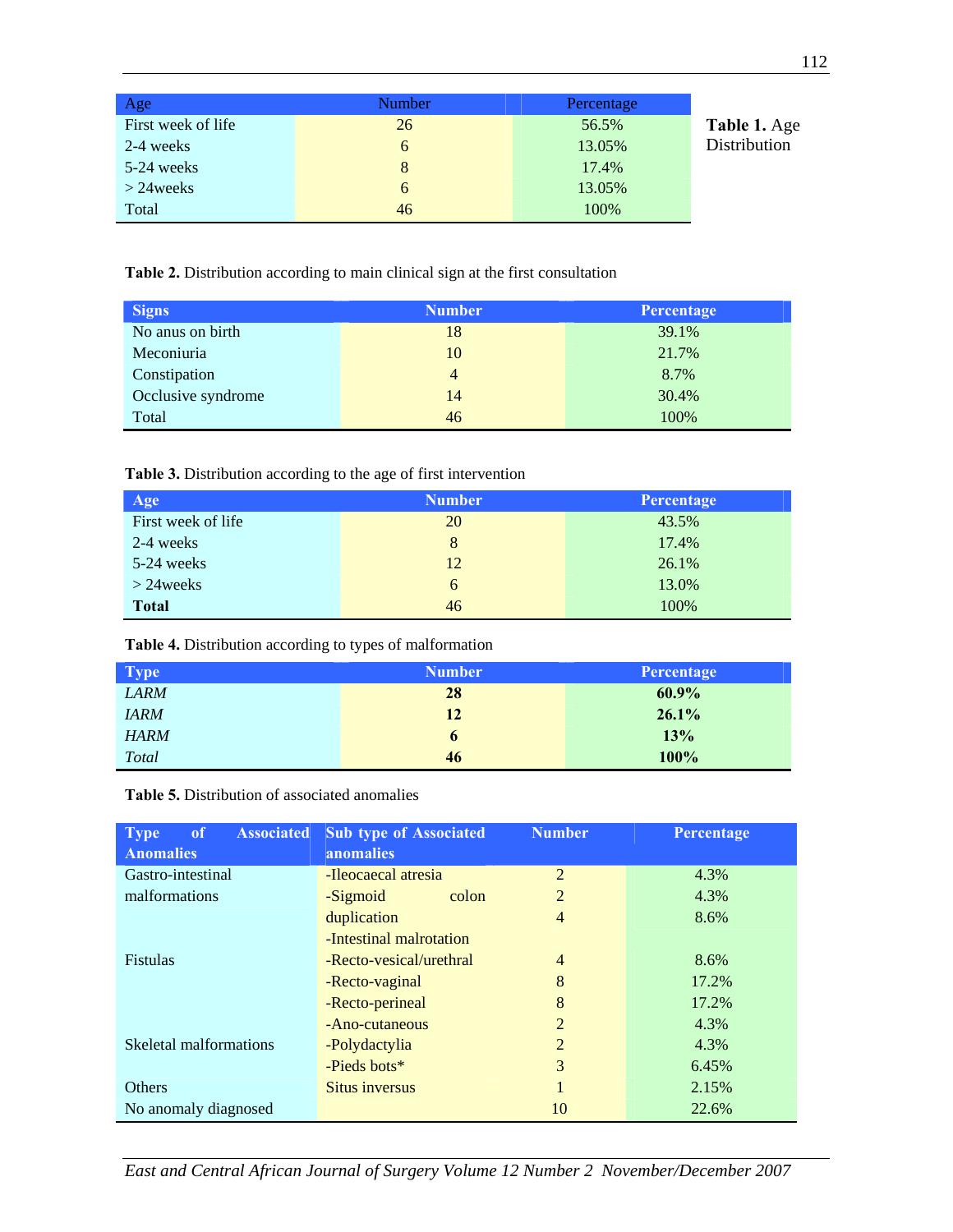# **Table 6.** Duration of *Hospitalisation*

| <b>Days</b>        | <b>Number</b>  | Percentage |
|--------------------|----------------|------------|
| $< 7 \text{ days}$ | $\overline{4}$ | 9.1%       |
| 8-14 days          | 20             | 45.4%      |
| 15-21 days         | 12             | 27.3%      |
| $>$ 21 days        | 8              | 18.2%      |
| <b>Total</b>       | 44             | 100%       |

**Table 7.** Distribution according to outcome

| <i><b>Outcome</b></i> | <b>Frequency</b> | Percentage |
|-----------------------|------------------|------------|
| Still in life:        |                  |            |
| -Healed               | 36               | 78.3%      |
| -With complications   | $\overline{4}$   | 8.7%       |
| <b>Dead</b>           | 6                | 13%        |
| <b>Total</b>          | 46               | 100%       |

**Table 8.** Distribution according to type of ARM vs outcome

| <i>Outcome</i>               | Type of ARM    |        |             |       |                |       |         |
|------------------------------|----------------|--------|-------------|-------|----------------|-------|---------|
|                              | <b>LARM</b>    |        | <b>IARM</b> |       | <b>HARM</b>    |       | P value |
|                              | Freq.          | Perc.  | Freq.       | Perc. | Freq.          | Perc. |         |
| Still in life                | 26             | 92.85% | 12          | 100%  | 2              | 33%   |         |
| <b>Dead</b>                  | $\overline{2}$ | 7.15%  | $\Omega$    | 0%    | $\overline{4}$ | 66.7% | 0.011   |
| <b>Total</b>                 | 28             | 100\%  | 12          | 100%  | 6              | 100%  |         |
| Overall survival rate is 87% |                |        |             |       |                |       |         |

## **Table 9.** Distribution according to complications

| <b>Complications</b>      | <b>Frequency</b> | Percentage |
|---------------------------|------------------|------------|
| <b>Infection</b>          | 10               | 50%        |
| <b>Anal stenosis</b>      |                  | 5%         |
| <b>Stool incontinence</b> | 3                | 15%        |
| Death                     | 6                | 30%        |
|                           | 20               | 100%       |

## **Table 10.** Outcome According to Type of first intervention

| <b>Types of</b><br><i>intervention</i> | <i><b>Outcome</b></i> |            |                |            | P value |
|----------------------------------------|-----------------------|------------|----------------|------------|---------|
|                                        | Still in life         |            | Died           |            |         |
|                                        | Frequency             | Percentage | Frequency      | percentage |         |
| Colostomy                              | 21                    | 91.3%      | $\overline{2}$ | 8.7%       |         |
| <b>Ileostomy</b>                       | $\theta$              | $0\%$      | 2              | 100%       | 0.033   |
| <b>Anoplasty</b>                       | 19                    | 90.5%      | 2              | 9.5%       |         |
| <b>Total</b>                           | 40                    |            | 6              |            |         |

*East and Central African Journal of Surgery Volume 12 Number 2 November/December 2007*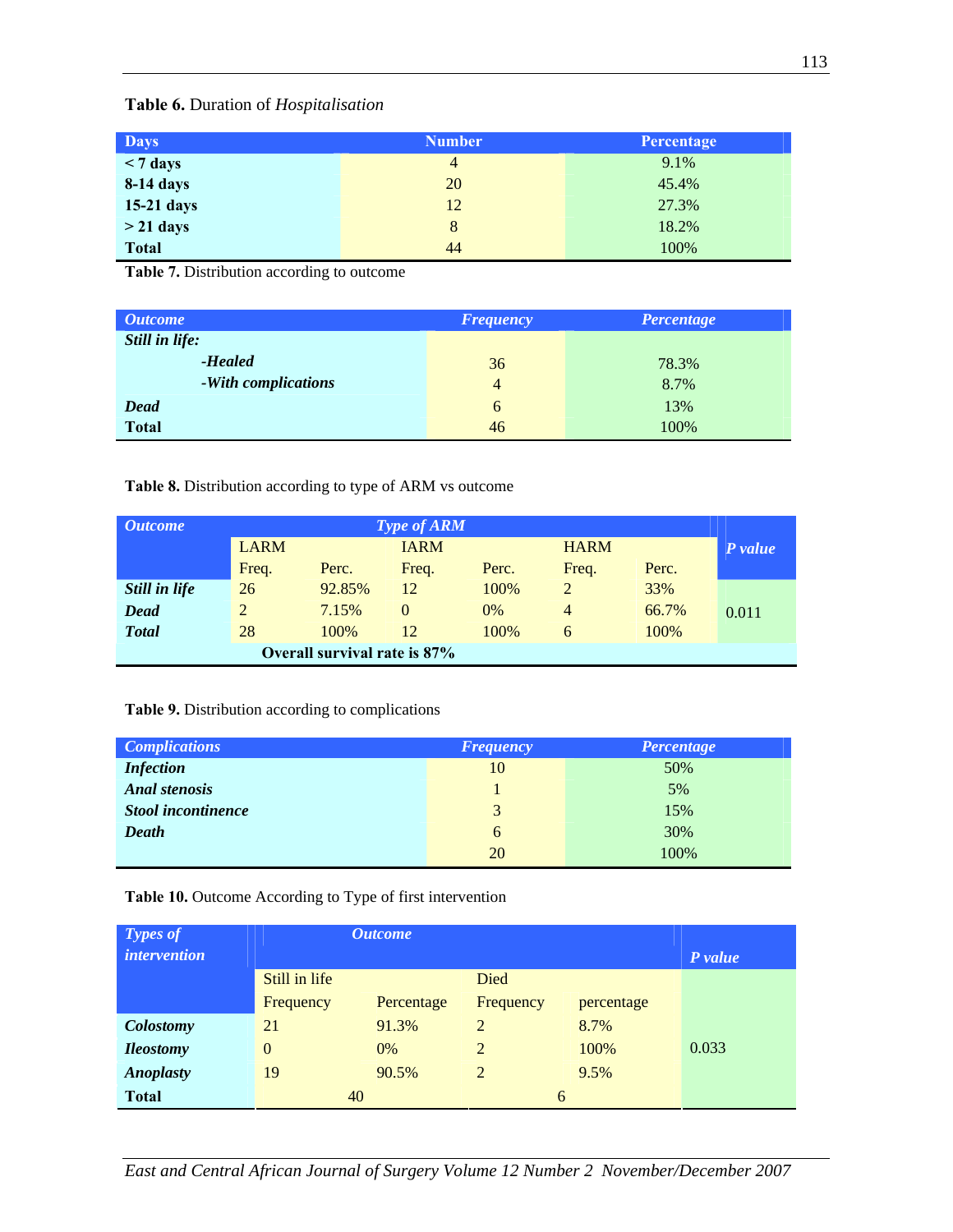## **Discussion**

Anorectal malformations comprise a wide spectrum of disease affecting boys and girls and can involve malformations of the distal anus and rectum, as well as the urinary and genital tracts<sup> $1,14$ </sup>. They occur in approximately  $\overline{1}$  in 5000 live births<sup>3,4</sup>. It is somewhat more common in boys than girls and may include a single abnormality or a combination of abnormalities $4,7,13$ . Associated congenital anomalies in neonates with anorectal malformation assume significance, as survival and prognosis depend upon the number and severity of the associated anomalies<sup>13</sup>. Some anomalies like those of the vertebra, though not letndhal, may have a direct bearing on the ultimate functional outcome of the case. Other anomalies involving the cardiac, gastrointestinal and genitor-urinary systems a may lead to morbidity and mortality during the initial management of neonates with  $ARM^{7,9,13}$ . The incidence of associated anomalies with ARM range from 30 to 70% of cases according to various studies<sup>7,8,9,11,13</sup>. The incidence of associated anomalies basically depends upon the meticulousness with which they have been sought after.

 Malformations range from minor easily treated defects that have an excellent functional prognosis to complex defects that are difficult to manage. They are classified into 3 types: low, intermediate and high anorectal malformations<sup>2</sup>. The incidence of each type varies from study to study<sup>5,7,8,9,10,11,12,13</sup>. In our study, low ARM was the most frequent variety.

 As far as treatment is concerned, throughout the centuries, doctors have seen and have tried to treat babies born with imperforate anus. Very few patients are described, so most patients are assumed to have died without treatment. Paulus Aegineta in the  $4<sup>th</sup>$ century wrote the earliest account of a survivor of surgery for imperforate anus. He suggested rupturing an obstructing membrane with the finger or point of a knife and then dilating the tract until healing was complete. This approach was used for many years<sup>3</sup>.

Almost 1000 years later, in 1660, Scultet treated an infant with anal stenosis with dilatation. In 1676, Cooke used incision and dilatation and advised care of the sphincter muscles. In 1787, Bell suggested using a midline perineal incision to find the bowel. In 1783, Dubois acted on Littre's suggestion from 1710 by performing an inguinal colostomy for imperforate anus. Other surgeons followed suit, but almost all infants died, so colostomy remained unpopular and only a procedure of last resort. Formal perineal proctoplasty (ie, mobilization of the bowel through a perineal incision with suturing of it to the skin) was described by Amussat in 1835, and this technique gained rapid acceptance. Strictures were less common than was observed with earlier procedures. In addition to Amussat, Dieffenbach described anal transposition (1826); Chassaignac used a probe through a stoma to guide the perineal dissection (1856); and Leisrink (1872), McLeod (1880), and Hadra (1884) recommended opening the peritoneum if the bowel was not encountered from below<sup>2,3</sup>.

Imaging to delineate the abnormality was first advocated by Wangensteen and Rice in 1930. Single-stage abdominoperineal procedures became widely used after reports by Rhoads, Pipes, Randall, Norris, Brophy, and Brayton (1948-1949). Stephens (1953) described this procedure and emphasized preservation of the puborectalis muscle. This surgery and its modifications were the standard approach until  $1980^2$ . In 1980, the surgical approach to repairing anorectal malformations changed dramatically with the introduction of the posterior sagittal approach<sup>2,5</sup>. This approach allowed pediatric surgeons to view the anatomy of anorectal malformations clearly and to repair them under direct vision, with better visualization and understanding of the anatomy than previous approaches. Surgeons were able to understand the complex anatomic arrangement of the junction of rectum and genitourinary tract. This is the approach that is being used in our department of surgery and is giving good results.

### **References**

*East and Central African Journal of Surgery Volume 12 Number 2 November/December 2007*